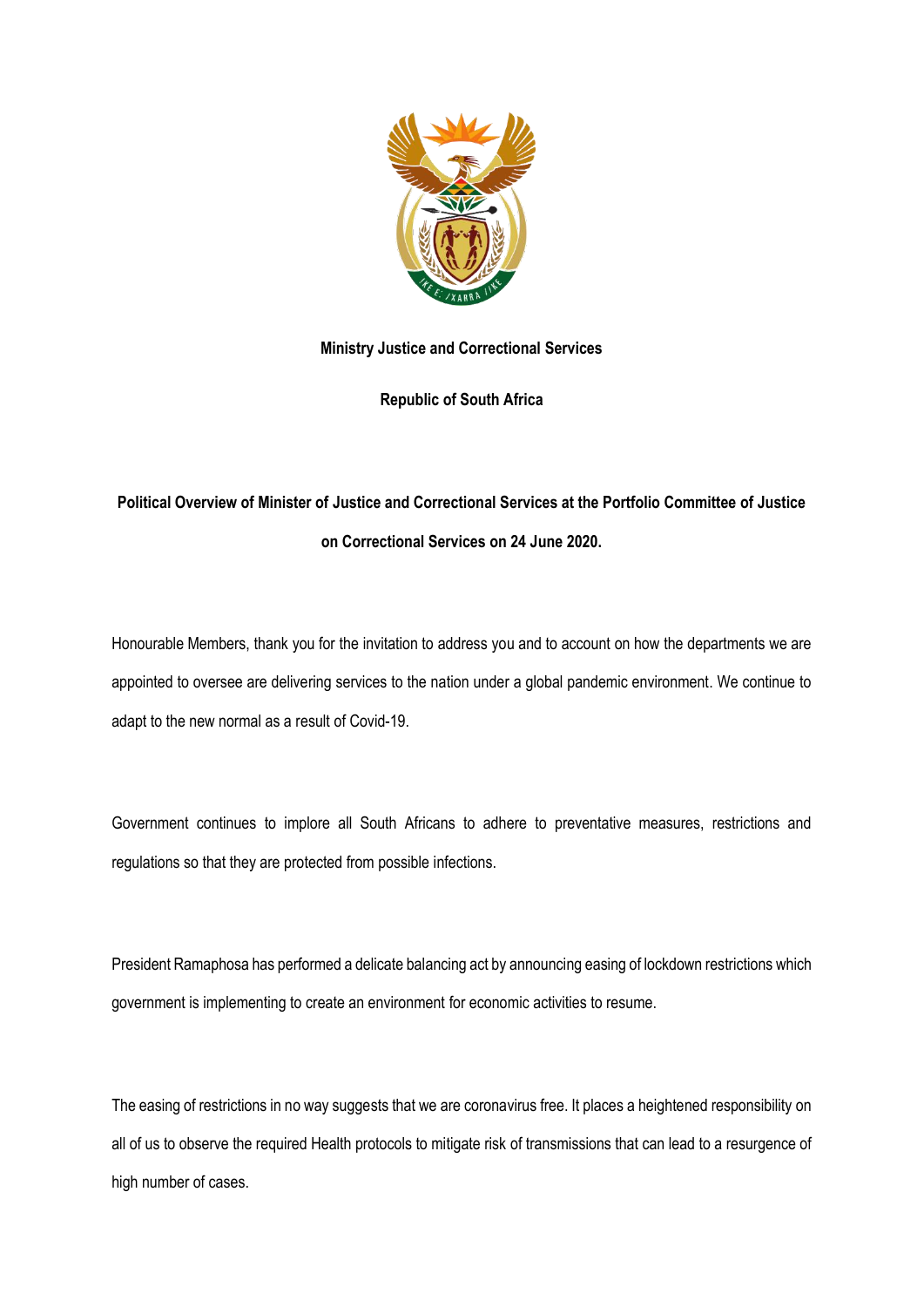#### **Honourable Chairperson**

The departments in our Ministry have not been spared of the effects of Covid-19. Some of the courts were forced to close for decontamination purpose after positive cases were detected. Our correctional center's also continuing to record positive cases for both officials and inmates. However, we have comprehensive strategies in both departments which enable us to manage and treat infections.

To date in correctional services, we have recorded 1 485 recoveries and we currently attending to 497 active cases. Our sincerest condolences go to the families of 16 citizens in our centers who have since passed on as result of COVID-19.

In respect of the Department of Justice and Constitutional Development we are still experiencing lower numbers, with 93 reported active cases and a total of three, two magistrates and a court clerk, have succumbed to COVID-19 we extend our sincere condolences to families of these citizens as well.

#### **Overcrowding in Correctional Facilities**

Honourable Members, our mandate requires us to administer justice to the latter. This means that we are constitutionally obliged to incarcerate inmates who have been lawfully sentenced by courts irrespective of accommodation capacity at our disposal.

The rate of imprisonment in our country for awaiting trial offenders is increasing at a rate which requires us to urgently interrogate the linkages in our criminal justice system.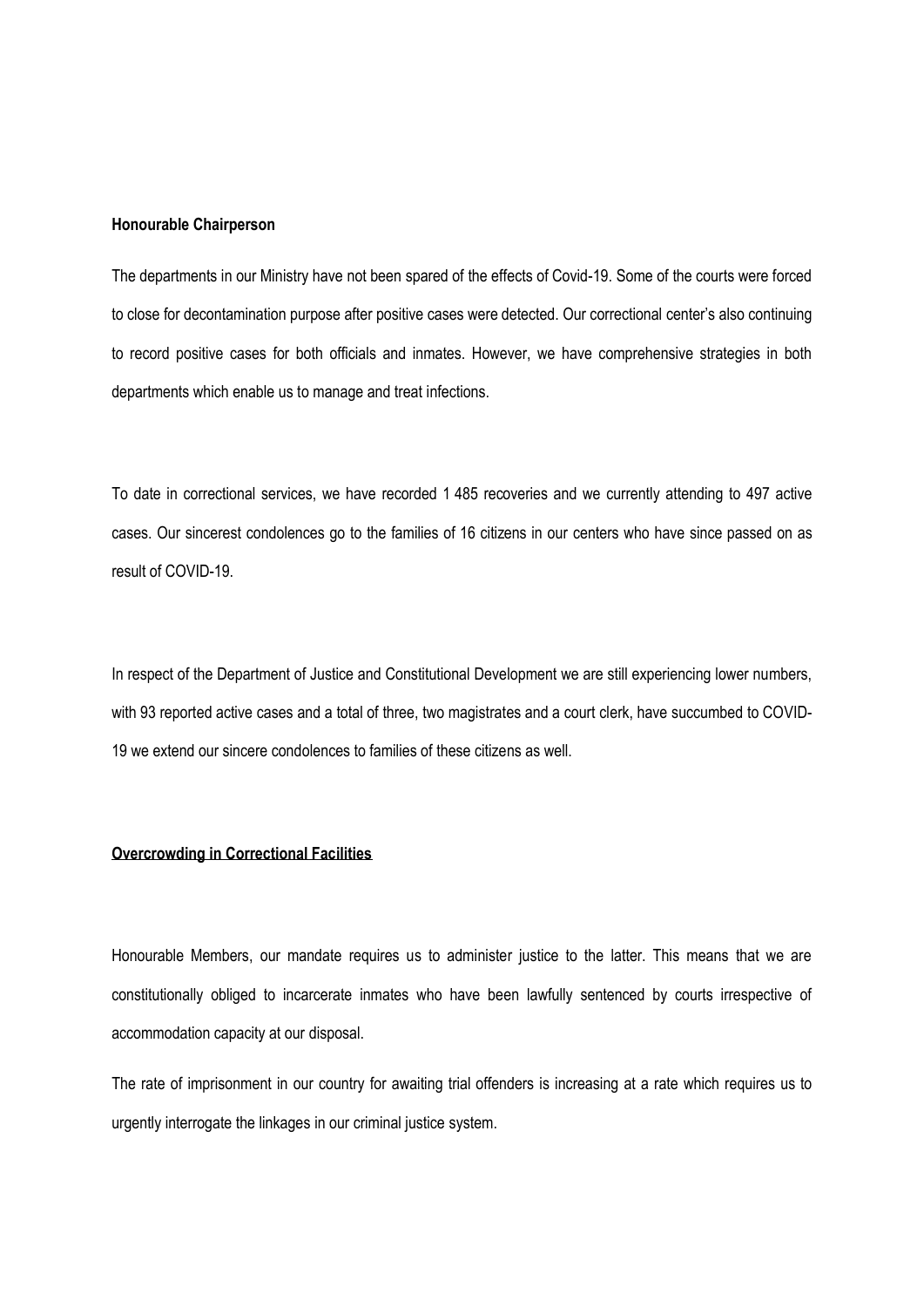An analysis of our inmate population to date reveals our bed space in Correctional Services currently sits at 118 572, whereas we have a total of 149 330 inmates with 96 272 sentenced inmates and 53 058 remand detainees. In other words Honourable members, 55,1 percent of our inmate population are yet to have their day in court.

These numbers cannot be viewed outside of the country's socio-economic conditions. Our prison population is largely constituted by those from disadvantaged backgrounds, more in particular young black males.

Some are in our centres for economic crimes such as shoplifting, stealing, and robbery. There are also those who have committed heinous crimes. The high number of those imprisoned for economic crimes has prompted us to ask ourselves whether incarceration should be the only option at our disposal.

We are asking this question cognizant of the fact that sentences for such crimes are short term thus resulting in sentenced offenders not benefitting from effective rehabilitation programmes in correctional facilities. Put differently, short term incarceration for low risk crimes, do not give enough time for the correctional services system to reform and rehabilitate offenders.

We are carefully examining the criminal justice system in areas such as sentencing so that incarceration does not become the only option for such crimes.

We will be reviewing some of our policies and we are looking forward to thoughtful contributions which will emanate from public debates through the legislative process so that together, we can address overcrowding in correctional centres.

We have the National Overcrowding Task Team which works with regions and management areas to manage overcrowding through a multi-prolonged strategy.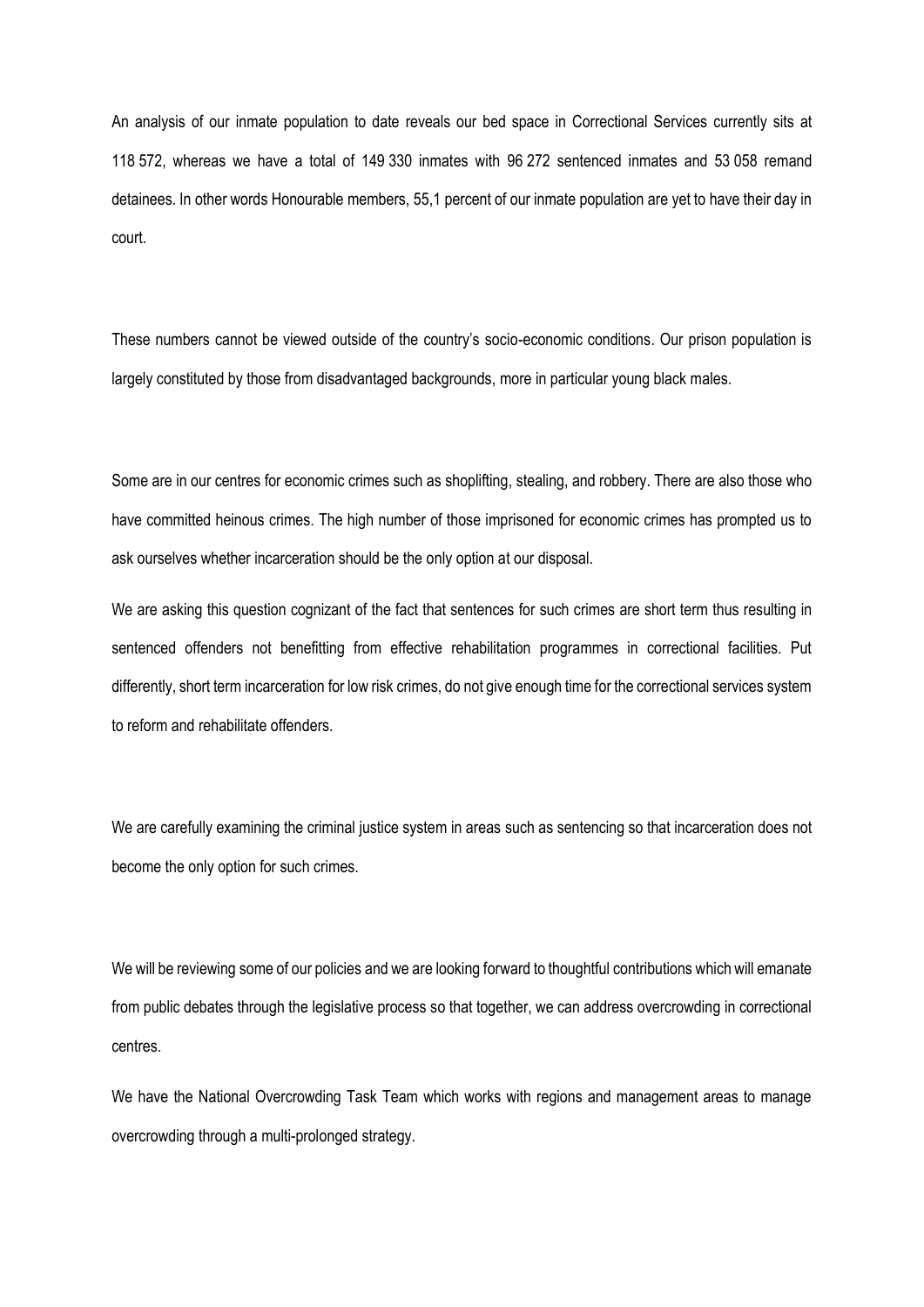Overcrowding is a multi-dimensional challenge caused by various societal factors such as rampant criminality, unemployment, substance abuse and poverty, amongst others.

In the next five years, we will create additional 3 000 bed spaces through upgrades and construction of new facilities. However, as I have said, experience has taught us that it is not possible for our infrastructure projects to outpace the rate of conviction due to our high crime rate in the country.

This means the level of crime must significantly be reduced for us to avoid overcrowding.

We will continue to manage overcrowding through effective and appropriate use of conversion of sentence to community correctional supervision, release on parole for inmates and transfers between centres so that we can optimally use our bed spaces.

The department will address this matter on their presentation and elaborate further.

### Special COVID-19 Parole Dispensation

As Honourable Members would recall, on 8May 2020, we elaborated on a Special Parole Dispensation after His Excellency, President Cyril Ramaphosa, authorized the consideration for placement on parole for selected categories of sentenced offenders.

This was a measure to combat the spread of Covid-19 in Correctional Facilities which are considered high risk areas for infection.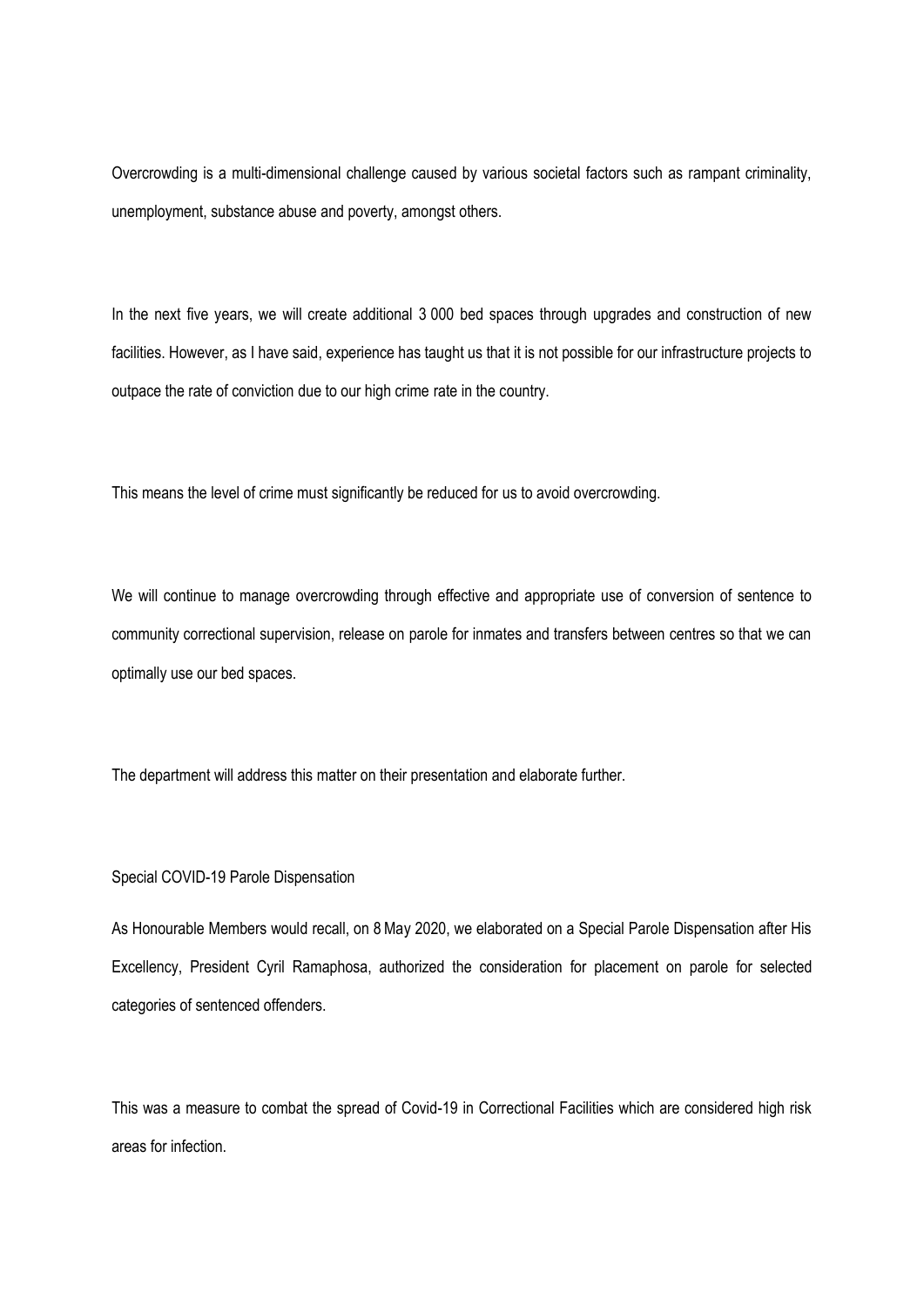South Africa is not the only country that has released inmates to mitigate the rapid spread of Coronavirus in correctional facilities.

Many countries took this approach in response to the United Nations' call on all countries to reduce prison populations so that social distancing and self-isolation conditions can be better practiced.

The parole dispensation only applies to low risk sentenced inmates who have passed their minimum detention period or will approach this period in the coming five years.

Those who committed violent crimes, sexual offences and other categories of crimes we have mentioned are excluded from this parole dispensation.

So far, we have released 3 557 inmates across the country and none of them have been re-arrested thus far. The breakdown of release per regions is as follows:

Eastern Cape – 275,

Western Cape – 825,

Gauteng – 678,

Northern Cape and Free State – 555,

Limpopo, North West and Mpumalanga – 490, and

Kwa-Zulu Natal - 734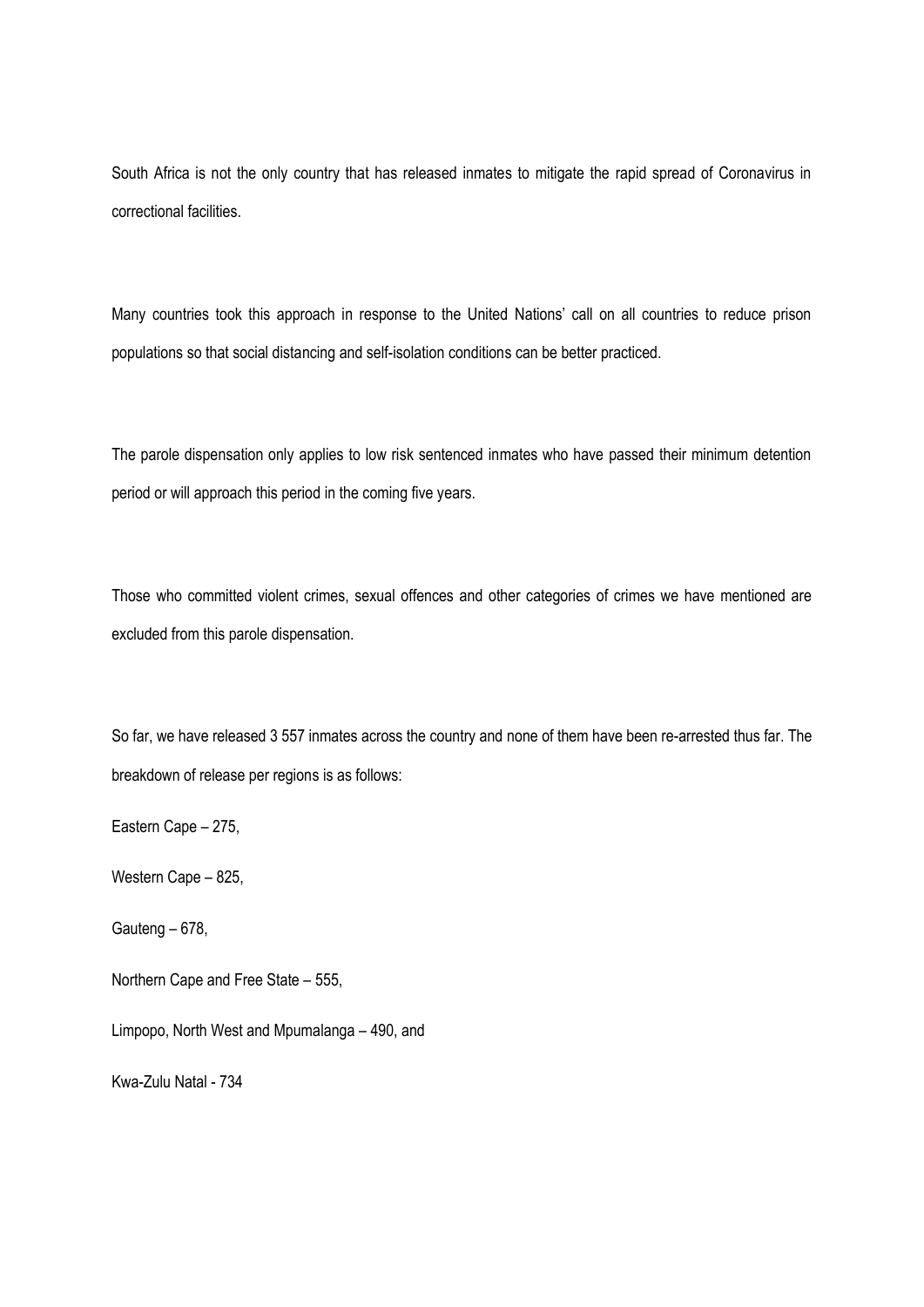Before we release the inmates, we adhere to the latter to all the parole boards processes. Honourable members, everyone within the system is alive to the fact that this process has to be nothing short of meticulous.

The number of inmates we have released thus far is lower than we anticipated. This is attributed to factors such as non-availability of some of members of the parole boards as a result of Covid-19 and delays in taking DNA samples from inmates. However, we are addressing these shortfalls and we anticipate that the process will move with speed going forward.

The released inmates will be placed on Community Corrections where they will continue serving their sentences. We have personnel who will be entrusted with monitoring the parolees and administrating their probations.

All our Management Areas are increasing their capacity on community corrections and we are also exploring the field of technology for some of our work and the department will expand further in this regard. The Department is also exploring the utilization of Community Policing Forums to enhance monitoring.

Once this process has been completed, it is estimated that it will reduce overcrowding in correctional facilities by 12.5%. A reduction which is important from a clinical perspective as overcrowding affects the quality of oxygen circulation within cells and this contributes to the speedy spread of the virus.

Honourable Members, I want to emphasize that behind the walls of correctional facilities, we run rehabilitation programmes which inmates are exposed to.

We also transfer skills to inmates to enable them to contribute back to society positively and increase their prospects of being gainfully employed upon their release.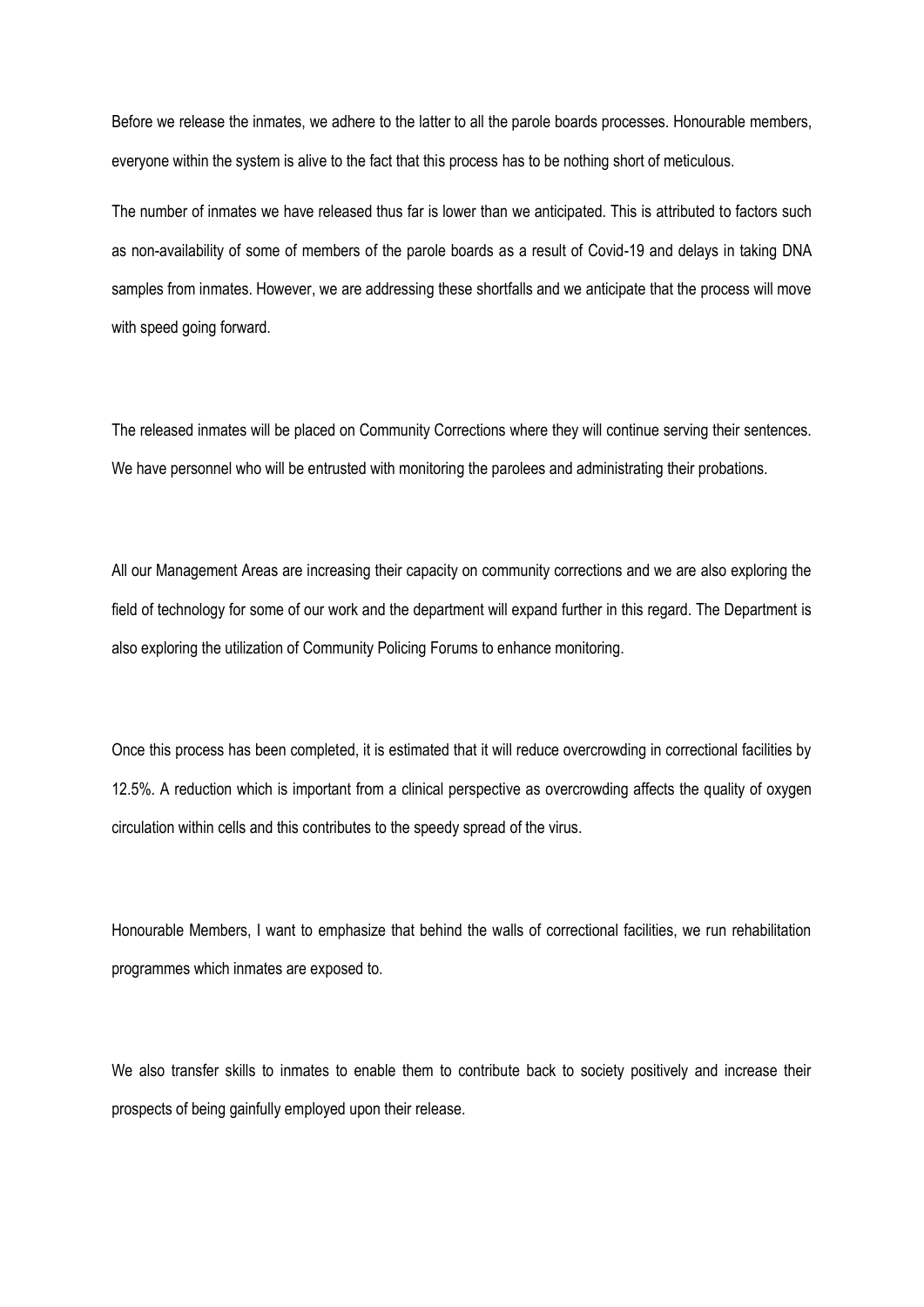Just yesterday, I conducted an announced visit at the Witbank Correctional Facility. This facility is responsible for textile and shoe production aspect of correctional services. In this facility, I witnessed how offenders manufacture shoes and offender uniform for numerous centres across the country. This a clear indication that correctional services can become a self-sufficient department.

In the last financial year, our production workshops in Correctional Services which inmates operate produced the following:

- 3.7 million loaves of bread,
- 6.3 million liters of milk,
- 415 000kg of fruits,
- -471 000 kg of red meat.
- 1.7 million kg of Pork,
- 539 000 kg of Poultry, and
- 1.4 million dozens of eggs.

It is critical to note that some of the inmates who will be placed on parole possess skills to produce these items and many more. We appeal to the community to guard against discriminating and stigmatizing against the released inmates but rather allow them to use their newly gained skills to make an honest living.

## **Court Backlog**

Honourable Members, we have developed and adopted a Criminal Case Backlog Plan which provides guidelines for the management of backlogs in the criminal court rolls which are exacerbated by the National State of Disaster and lockdown restrictions.